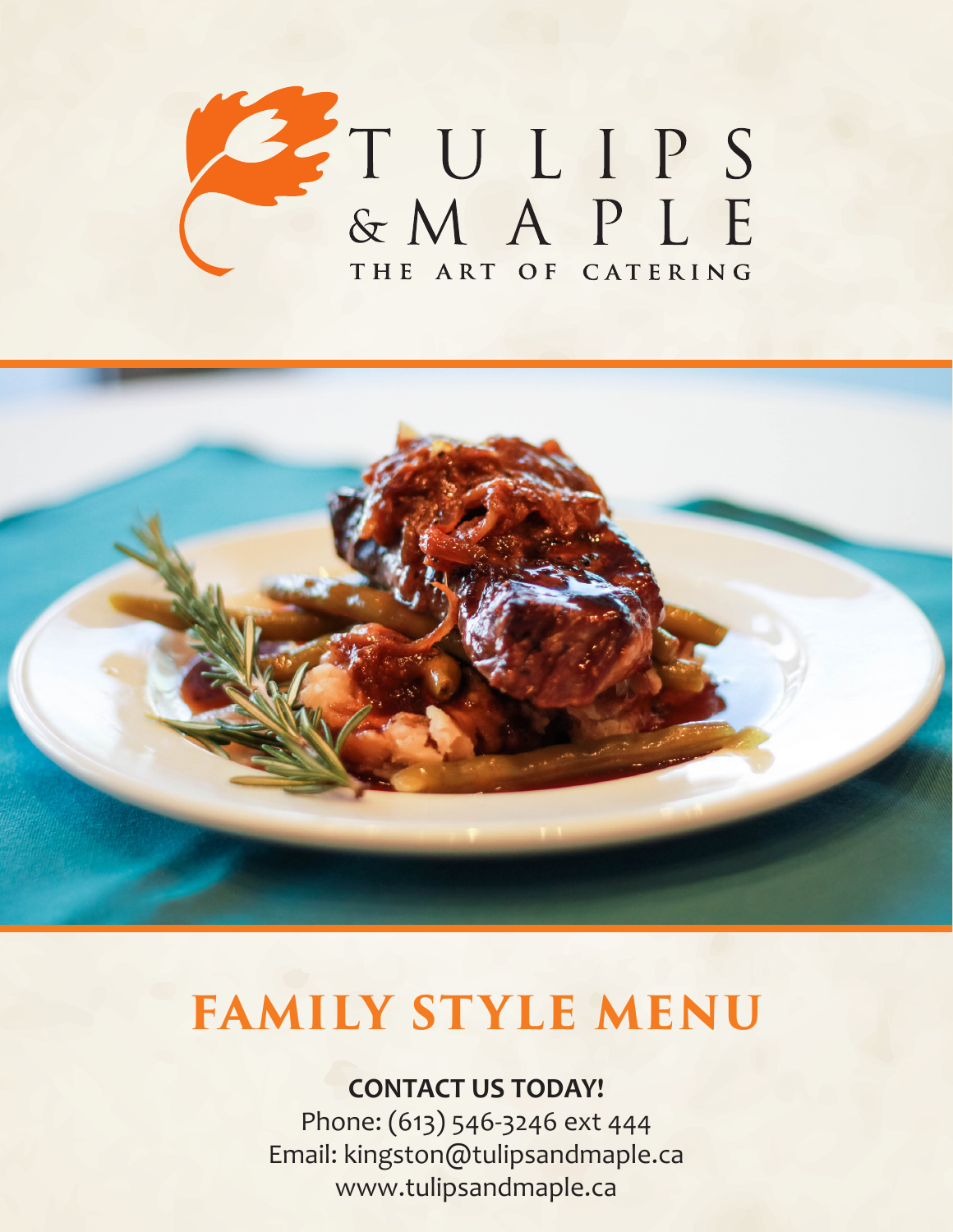#### **INCLUDED**

**Baskets of Artisan Rolls, Flatbreads & Flavoured Butters French Style Water Service**

## **SALADS (Choose 2)**

**Sun-Dried Tomato Potato Salad (GF)**

With warm asparagus and bacon.

#### **7 Grain Salad (VEG)**

With dried fruit, toasted pecans and baby spinach.

## **Citrus Caesar Salad**

With all the fixings.

## **Tapenade Pasta Salad (VEG)**

With grilled medley vegetables, asiago cheese.

### **Traditional Greek Salad (VEG, GF)**

With chunky feta.

## **Heritage Green Salad (V, GF)**

With english cucumbers, grape tomatoes, pickled onions, toasted pumpkin seeds and chef's house dressing.

### **Curried Chick Pea Salad (V, GF)**

With caramelized onions, peppers, spinach and sun-dried tomatoes.

## **Soup Options Are Available Upon Request**

VEG = Vegetarian • GF = Gluten Free • NF = Non-Fat • DF = Dairy Free • V=Vegan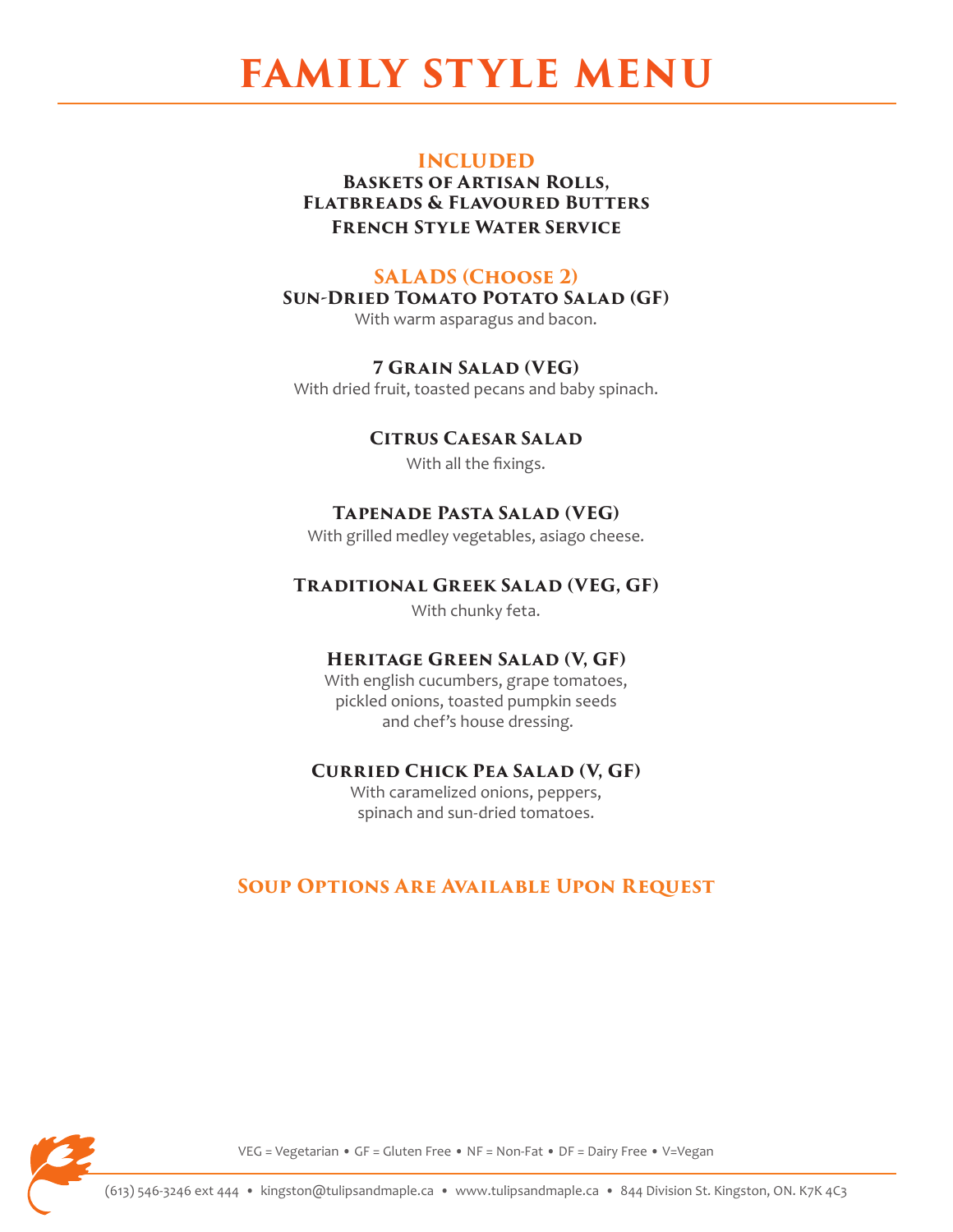#### **ENTREES (CHOOSE 2)**

#### **Pan-Seared Medallions of Salmon (GF)**

*\$48.95 per guest* With a whiskey maple lemon glaze.

#### **HERB CRUSTED CHICKEN (GF)**

*\$44.95 per guest* with portabella dijon and tarragon cream

#### **Pan-Seared Beef Tenderloin Medallions (GF)**

*\$48.95 per guest* Smothered in creamy peppercorn sauce.

#### **Chili Pecan Pork Tenderloin Roast (GF)**

*\$44.95 per guest* With a maple chili cinnamon bourbon glaze.

#### **Tortellini Pesto Alfredo (VEG)**

*\$42.95 per guest* Served with roasted peppers, fire roasted cherry tomatoes, and cremini mushrooms.

#### **Roasted Peri-Peri Quarter Chicken (GF)**

*\$44.95 per guest* With a roasted garlic and lemon aioli.

#### **GRILLED PORK CUTLETS (GF)**

*\$44.95 per guest* With caramelized onions and peppers with tomato rosemary garlic au jus.

#### **Grilled 5oz Striploin Steaks (GF)**

*\$48.95 per guest* With wild mushroom and bacon ragout.

#### **Mediterranean Penne Rigate (VEG)**

*\$42.95 per guest* With peppers, olives, red onions, spinach and artichokes. served with tapenade tomato sauce.

#### **Tortilla Crusted Tilapia (GF)**

*\$44.95 per guest* With cherry tomato and corn salsa and chili pepper aioli.

#### **Seafood Jambalaya**

*\$48.95 per guest* With chorizo sausage and roasted chicken.



VEG = Vegetarian • GF = Gluten Free • NF = Non-Fat • DF = Dairy Free • V=Vegan